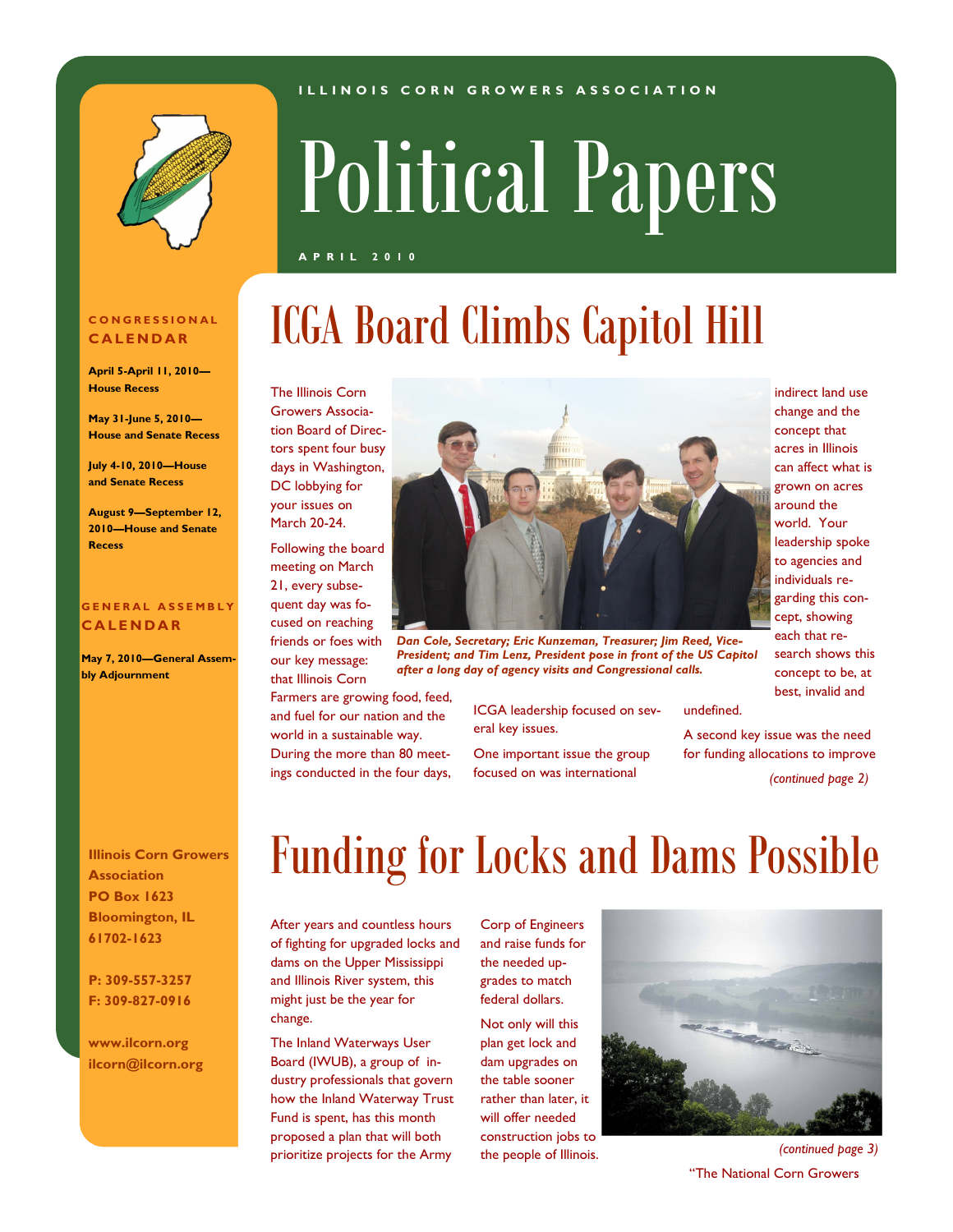**P A G E 2**

Political Action Committee 101

Your association is now more active than ever thanks to your support and a ramped up Illinois Corn Grower Association Political Action Committee.

The ICGA PAC has been able to provide needed financial support to elected officials in key positions making decisions in your favor. The ICGA PAC has also be able to support candidates for federal office

that you support, making our effectiveness once those candidates are elected into office highly improved.

Thanks go to you, our membership, for making this association as successful as it is. And it can be more successful with your continued support.

Illinois corn farmers are facing a host of misinformation in Washington, DC. The Environmental Protection Agency thinks that they know how you should grow your crops. Animal welfare activists threaten your largest market. Bureaucrats are standing behind their own agendas instead of sound science.

ICGA looks forward to continuing to support candidates that understand Illinois agriculture and listen to your needs.

*Key issues for ICGA in Washington, DC were international indirect land use change, extension of the Volumetric Ethanol Excise Tax Credit, funding for locks and dams, and preparation for the 2012 Farm Bill.*

# Capitol Hill (cont.)

and upgrade the Upper Mississippi and Illinois Waterway transportation system. It appears that 2010 could finally be the year to see some movement in this area so Illinois Corn Growers Association Directors, along with our partners in this project the Waterways Council, Inc and the Carpenters Union, visited with key Congressional leaders hoping to garner their support.

ICGA is also already beginning research and preparations for the 2012 Farm Bill. During our Washington, DC visits, we spoke with USDA officials and others to begin informing key personnel what Illinois farmers need from future Farm Bills.

Perhaps the most exciting activity of the visit was that the Volumetric Ethanol Excise Tax Credit (VEETC) legislation was introduced just as our board lobbied members of Congress. This legislation would extend VEETC into the future instead of allowing it to



*ICGA leadership visited with various USDA officials in the USDA offices on Monday, March 22 discussing issues like accuracy of crop reports, failures of crop insurance, and ideas for the 2012 Farm Bill.* 

sunset at the end of 2010, helping ethanol plants in Illinois remain operational through the nation's economic downturn. Due in part to our visits with the Illinois Congressional Delegation, nine of our 19 Congressmen have signed on to date (Costello (IL-12), Davis (IL-7), Foster (IL-14), Halvorson (IL-11), Hare (IL-17), Johnson (IL-15), Kirk (IL-10), and Schock (IL-18) including John Shimkus, IL-19 who is an original sponsor of the bill.

Everything considered, the Washington, DC visit was a success.

"We never hear everything that we want to hear when we visit Washington, DC, but having access to people that make decisions that affect corn growers and at least having the opportunity to provide them with our data and our point of view always makes for a successful trip," said President Tim Lenz.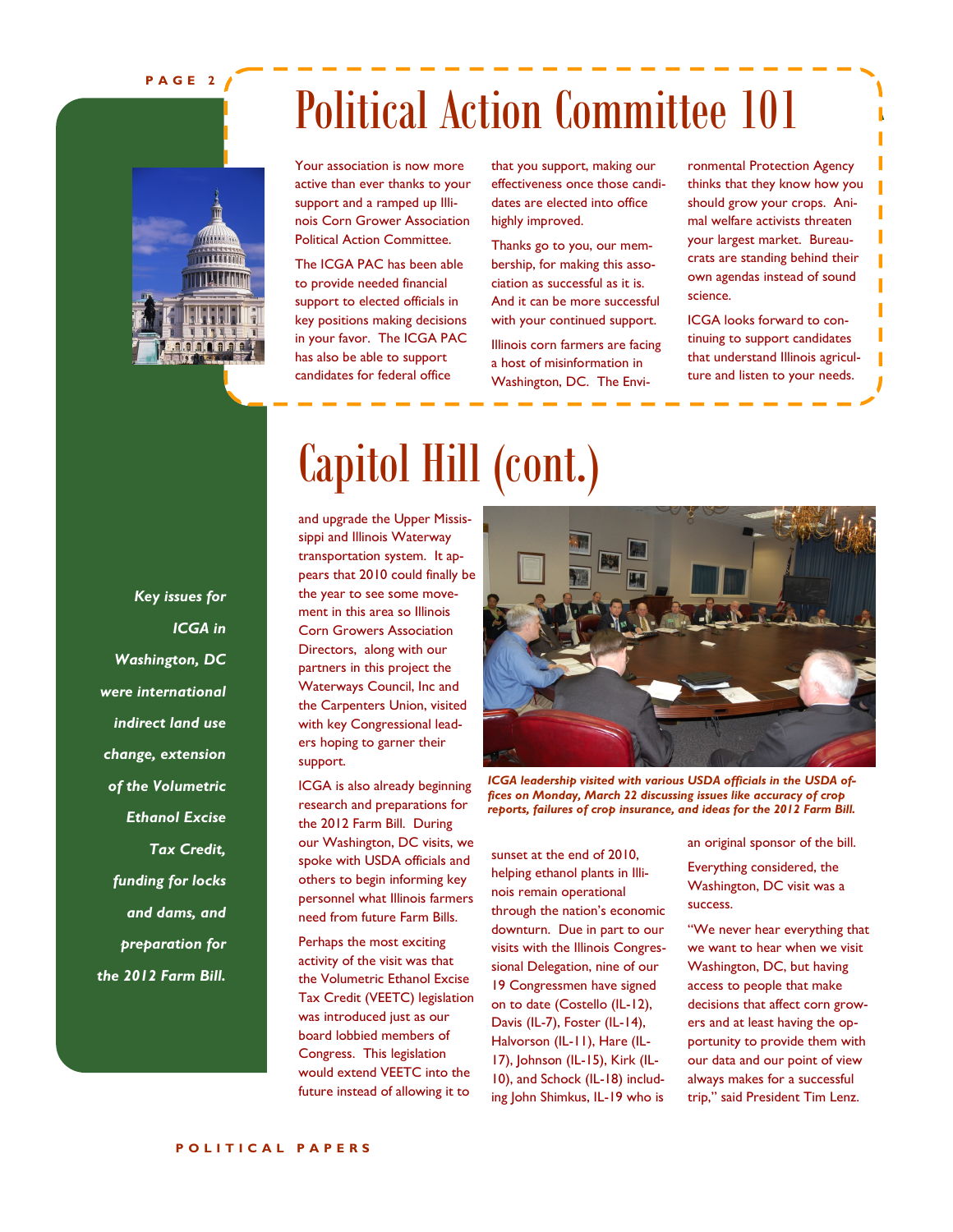## Locks and Dams (cont.)

Association voted to support the IWUB's "Capital Investment Strategy"," said IL Corn Growers Association

President Tim Lenz. "The reason we supported the plan, despite the cost, is that farmers will see almost immediate gains in efficiency to ship their product as well as increased export opportunities if our waterway transportation system can keep pace with other countries."

The fuel tax increase would amount to an additional 1/4 of a cent to export a bushel of grain.

If federal spending is approved in Congress to match the higher contribution from the Inland Waterways Trust Fund, rehabilitation of Lock 25 on the Mississippi would

start in 2011. That means Illinois farmers can finally realize those efficiency gains and Illinois' unemployed can finally get back to work.

At first glance, it seems that the stars might align this year, giving locks and dams the funding they need after authorization of the projects occurred in the Water Resources Development Act of 2007.

"Elected officials seem interested to talk with us about upgrading the river transportation system when we tell them that we are bring money to the table too," said Lenz. "Not many groups are asking for



projects and showing that the projects are so important to our economy that industry is willing to share the costs with the Federal Government so that's a bonus for us," he said.

### Illinois State Issue Update

ICGA has been active in monitoring and advocating on the following bills:

### **Limiting Landowner Liability for Invited Recreational Guests - HB 5895 (Rep. Black)**

In an effort to provide limited liability to landowners for inviting guests on your property for recreational purposes, Rep. Black introduced HB 5895. But as with previous bills, it has run into great opposition by the Illinois Trial Lawyers Association (ITLA). It is the belief of ITLA that if you invite someone on your property you should be totally liable for their presence on your property. ITLA has a very strong influence in the General Assembly.

#### **Defining "Gasohol" - HB4652 (Rep. Bradley/Sen. Frerichs)**

This bill ties the Illinois "gasohol" definition to the federal clean air act. If the USEPA acts this summer to allow higher blends of ethanol in a gallon of gas, Illinois will be ready to implement it.

### **Task Force on Farmer's Markets - HJR 57 (Rep. Black/Sen. Sullivan)**

HJR 57 creates the Task Force on Farmers' Markets for the purpose of reviewing the implementation of Acts that define which products and practices are permitted and which products and practices are not permitted at farmers' markets and other outdoor food sale events.

**ATV/UTV on Rural Roads - HB 4904 (Rep. Myers), HB 6094 (Rep. McAcasy/Sen. Wilhelmi), SB 2566 (Sen. Sullivan/Rep. Flider) & SB 3629 (Sen. Sullivan/Rep. Beiser)**

These four bills would reinstate the agricultural exemption for use of ATVs/UTVs on rural roads. HB 6094 and SB 2566 are both in the second chamber and awaiting assignments to committees. HB 4904 was not moved out of the House Rules committee. A fourth bill, SB 3629, contains the ATV/ UTV language along with other changes for golf carts in municipality.

*Updating the Illinois definition of "gasohol" is an ICGA priority. If the USEPA allows higher blends of ethanol this summer, Illinois will be ready to implement.*